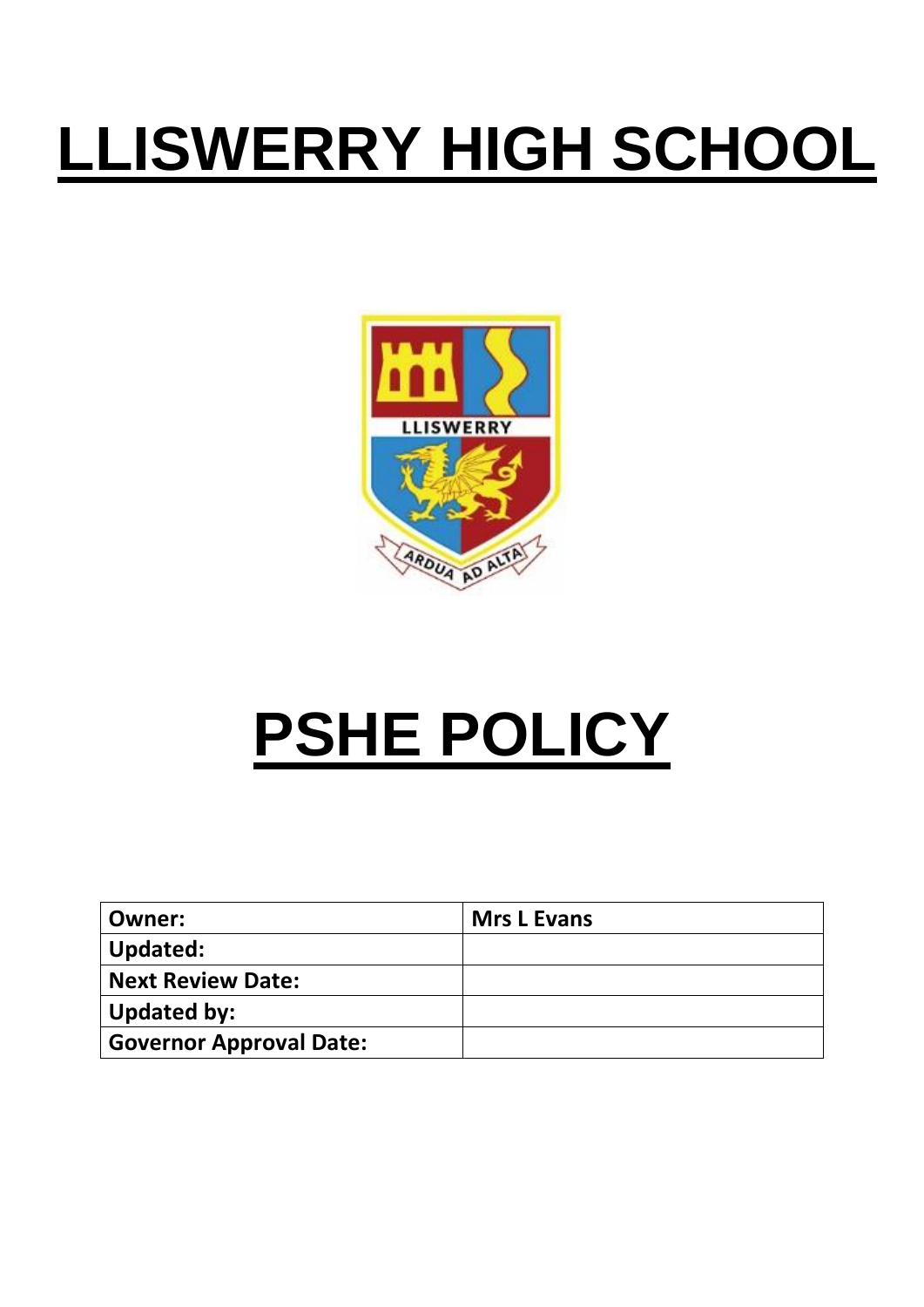#### **LLISWERRY HIGH SCHOOL PERSONAL, SOCIAL AND HEALTH EDUCATION (PSHE) POLICY**

PSHE helps to support and promote the personal and social development and well being of pupils. In keeping with the overall aims of the school, the PSHE curriculum helps pupils to take their place in society and so prepare them for the opportunities, responsibilities and experiences of adult life. This reflects the school aims of "Learning for Life".

PSE is a statutory element within the basic curriculum for pupils aged 5 to 16. It is the responsibility of the school to plan and deliver a broad and balanced PSHE provision to meet the specific needs of its pupils.

## **Aims of PSHE**

PSHE at Lliswerry is linked to the aims of the PSHE Framework for 7 to 19 year olds in Wales (2008). It prepares pupils to be personally and socially effective by providing learning experiences in which they can develop and apply skills, explore personal attitudes, knowledge and understanding. This also ties in with the Skills Framework in Wales principles (2008).

Specifically the aims of PSHE are to:

- Develop pupils' self-esteem and a sense of personal responsibility.
- Promote self-respect, respect for others and celebrate diversely.
- Equip pupils to live safe, healthy lives.
- Prepare pupils for the choices and opportunities of lifelong learning.
- Empower pupils to participate in their schools and communities as active responsible citizens locally, nationally and globally.
- Foster positive attitudes and behaviour towards the principles of sustainable development and global citizenship.
- Prepare pupils for the challenges, choices and responsibilities of work and adult life.

The provision of PSHE comprises the development of skills, the promotion of positive attitudes and values, and the acquisition of knowledge and understanding in accordance with the PSHE framework. The Key Skills developed are: thinking, communication, ICT, number, working with others and improving their own learning. It also gives pupils opportunities to promote their health and emotional well-being and moral and spiritual development; to become active citizens and promote sustainable development and global citizenship; and to prepare for lifelong learning. For 14-19 pupils, this is a part of their Learning Core entitlement reflecting the Extending Entitlement agenda.

The schemes of work celebrate cultural and religious diversity in accordance with the school equalities policies. PSHE is an integral part of Curriculum Cymraig and the range of teaching opportunities reflects Welsh culture and heritage.

PSHE is delivered by using a range of teaching and learning techniques in an effort to take all pupils learning styles into account so that all pupils can succeed, regardless of their academic ability, physical ability or any other equal opportunities matters. Written work is differentiated by task and by outcome and classroom teachers are responsible for differentiating their PSHE lessons.

#### **PSHE at Key Stage 3**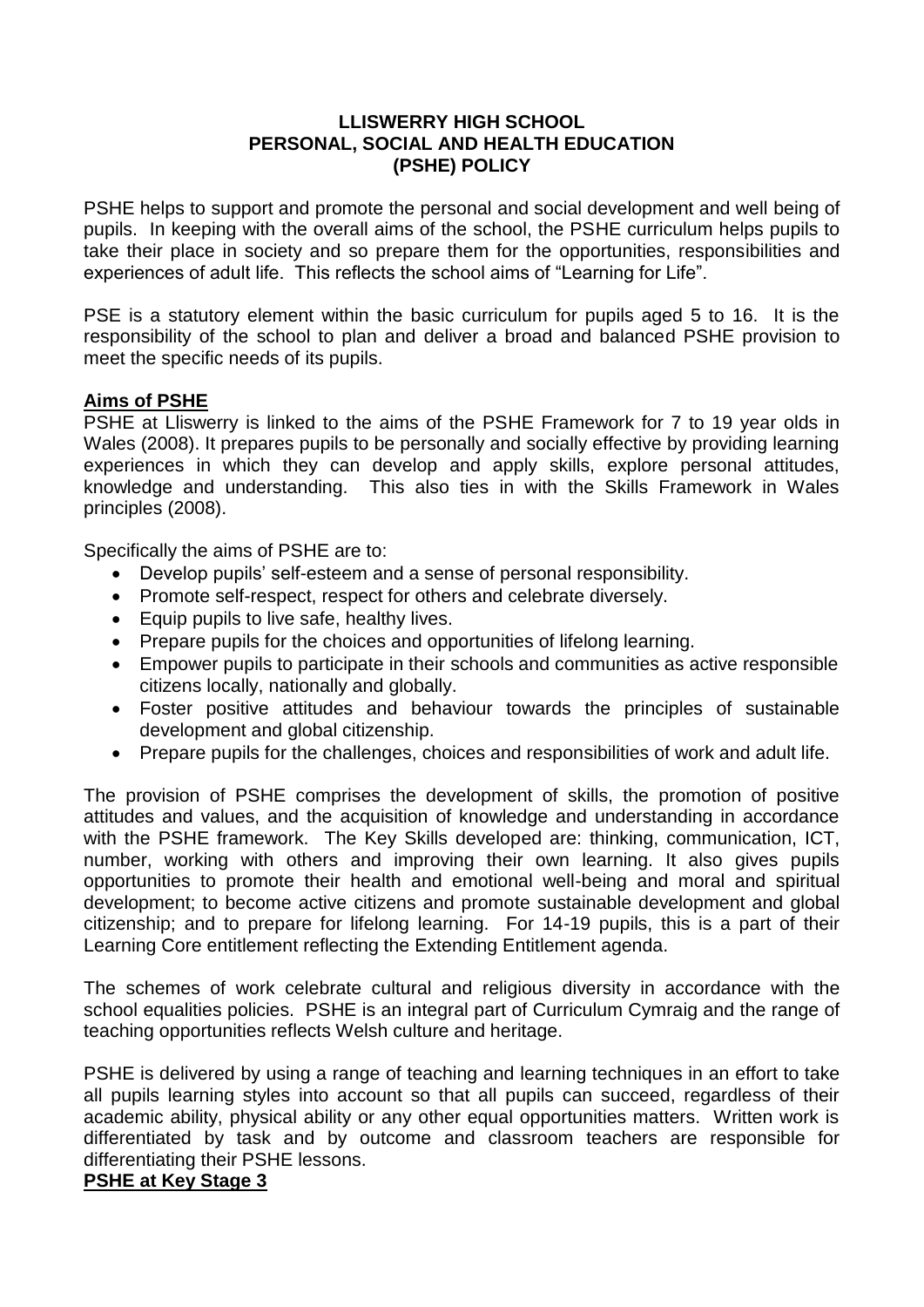PSHE acknowledges and addresses the changes that pupils are experiencing, beginning with transition to secondary school and the challenges of adolescence. Pupils are equipped with the skills which will enable them to acquire greater self-assurance. They are encouraged to manage diverse relationships in society and cope with the increasing influence of peer pressure and the media. This allows them to be more confident in addressing the challenges of active citizenship and effective learning.

#### **PSHE at Key Stage 4**

PSHE reflects the fact that pupils are moving towards an independent role in adult life, taking on greater responsibility for themselves and others. Pupils are equipped with the skills to manage changing situations with increased confidence and to become financially capable. PSHE enables pupils to develop a critical awareness of local and global contemporary issues and to participate within their communities as active citizens in the twenty first century.

#### **Schemes of Work in PSHE**

Part of the PSHE curriculum is cross-curricular and elements of this are taught in many subjects in different lessons, PSHE is sign posted in the national curriculum documents for each subject and written into the schemes of work, e.g. issues relating to democracy and elections are discussed in history lessons and environmental issues are an important part of geography teaching.

Another part of the PSHE programme is taught by Form Tutors during the weekly tutorial lessons. Some of the materials which are used have been purchased from ASDAN (Award Scheme Development and Accreditation Network). This organisation links participating schools together and develops and shares PSHE teaching resources in such a way that pupils can gain accreditation for their studies.

PSHE is taught through ASDAN's 'Key Steps' in KS3 and 'Key Decisions in PSHE' in KS4. Form Tutors teach the programme as a series of modules and pupils can gain an award for each one they complete. Use of these materials in both Key Stages enables an active teaching and learning style with a lot of pupil participation. In Year 8 some additional elements of PSHE are taught in 'Health Week'. The timetable is suspended and replaced with a health education programme delivered by a team of teachers assisted by external providers.

At various points during the KS3 and KS4 tutorial programme, tutors use materials from 'Progress File'. This helps pupils to keep a record of their achievements throughout their time in school. It helps them identify and value their skills and qualities, recognise their achievements and use that information to make better choices for the future. A number of modules have been developed for pupils working through Progress File: 'Bridge to Success' for Year 7 and Year 8, 'Getting Started' for Year 9 and 'Moving On' for Year 10 and Year 11.

Pupils use the work that they have done on Progress Files when they compile their "Lliswerry High School Record of Achievement" in Year 11. This work continues into Year 12 and Year 13 where tutorials continue and the record of achievement is kept up to date.

The third part of the PSHE curriculum is delivered in timetabled lessons for Year 10 and Year 11. When appropriate, external providers (including Gwent Police and Health Service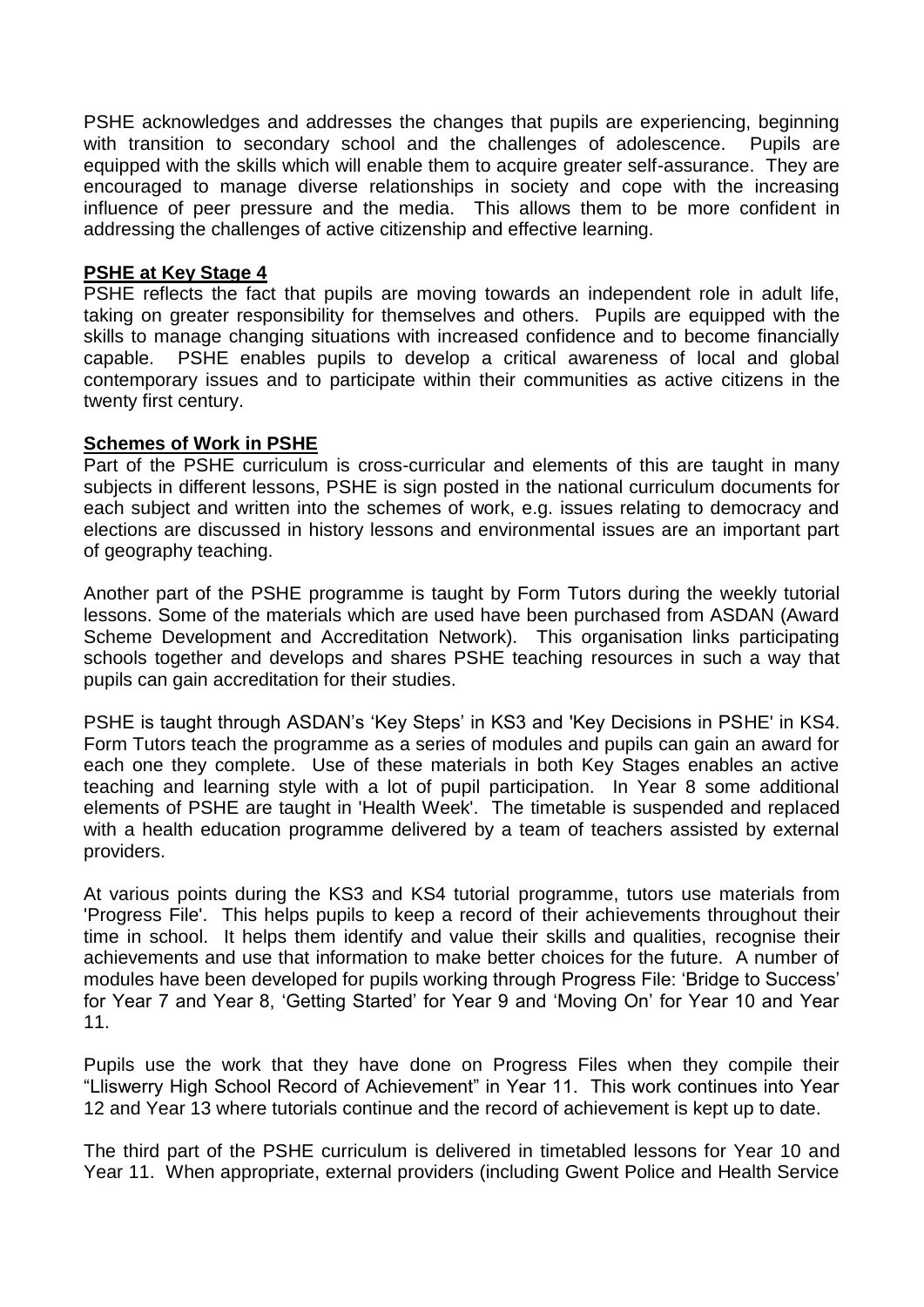professionals) come into school and teach specific topics; e.g. Drug Education, Contraception and STDs.

## **Citizenship and the School Council**

Citizenship is a very important part of PSHE. 'Education for global citizenship enables people to understand the global forces which shape their lives and to acquire knowledge, skills and values that will equip them to participate in decision making, both locally and globally, which promotes a more equitable and sustainable world.' (WAG)

The School Council meets twice every term, consulting and involving pupils in the decisionmaking processes on matters which affect or concern them. The Council consists of two pupils from every year with the head boy or girl undertaking the role of chairperson. (Positive action is also taken to ensure that the membership is representative of the school's pupil population e.g. disabled pupils, SEN, minority ethnic etc). Agenda items are suggested by Form meetings and Year Group Council meetings and they receive feedback from the School Council and the Headteacher.

We encourage pupils to participate in a wide range of practical activities that promote active citizenship; e.g. charity fund raising, planning for school assemblies and assisting at open evenings. Year 12 pupils undergo training and act as 'reading buddies' for KS3 pupils. This participation encourages pupils to value, and be part of, the whole school community.

#### **Assessment in PSHE**

PSHE is not part of the National Curriculum and there is no system for national assessment. Nevertheless, Lliswerry pupils are assessed by teachers looking through their tutorial work, asking questions about what they have covered, peer observation of group work, employers' reports during work experience and self-assessment of their own strengths and weaknesses. Much of this assessment can be used by pupils in their Progress Files and in preparing their Record of Achievement.

Evidence of attainment in PSHE is recorded by:

- form tutors marking completed modules in 'Key Steps'/'Key Decisions' (ASDAN)
- A certificate awarded after the completion of a module.
- Use of Progress File: where pupils identify and record achievement, set targets and action plans.
- Reports from employers after work experience.
- Reviewing progress towards IEPs -special needs.

We inform pupils and parents of progress and achievement in PSHE through:-

- Records of Achievement.
- Homework diaries.
- Interviews with/letters to parents.
- End of year reports.
- Reviews of Individual Education Plans.